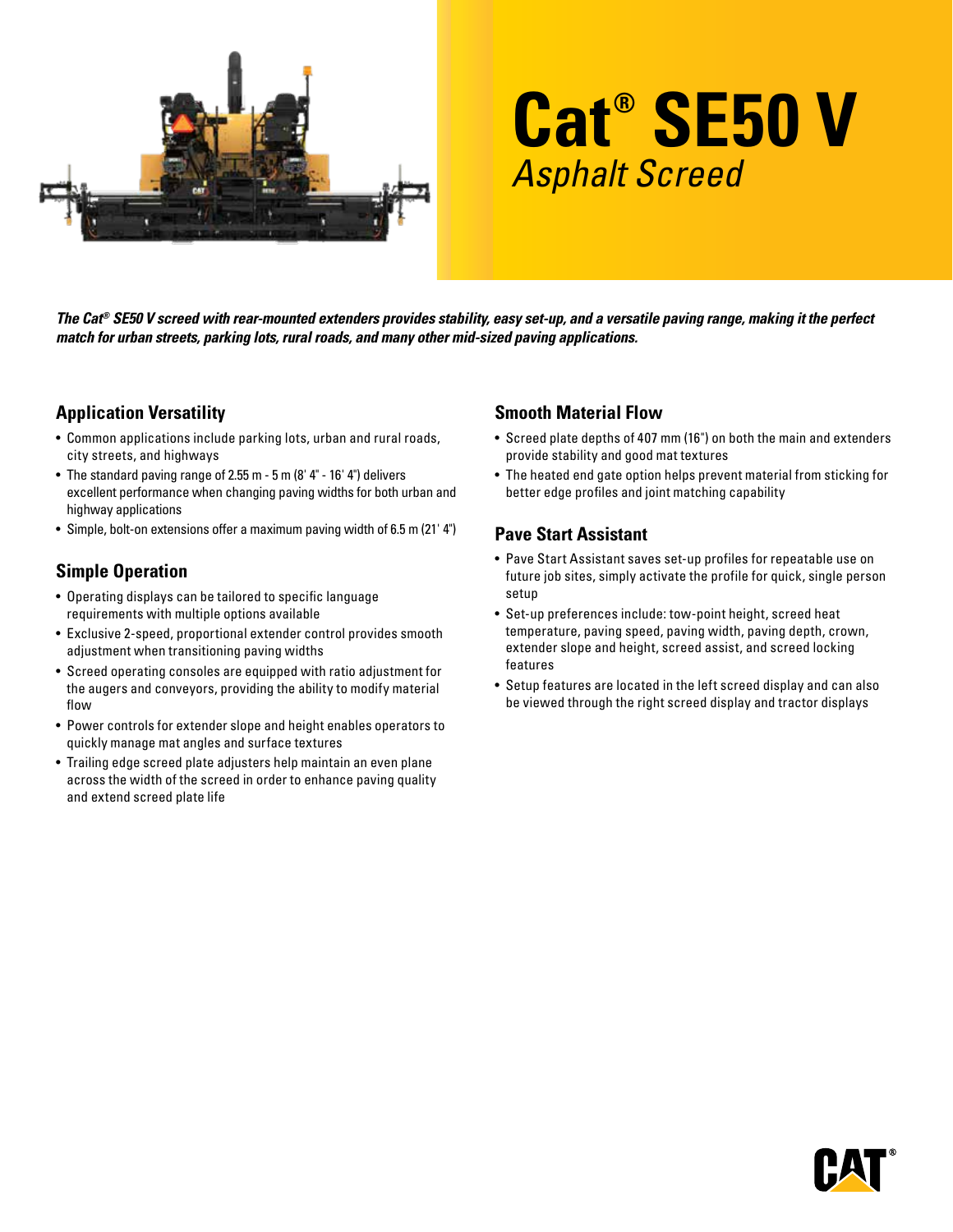# **Pendent Control (Option)**

- Manual overrides and pause function capability for each auger and each conveyor are available to match changes in material flow requirements
- Power slope and height functions assist with profile
- Automatic Grade Control activation provides flexibility when working on the outer edge of the screed

# **Cat® Grade Control (Option)**

- Factory-integrated leveling system that helps remove irregularities from the surface and control mat thickness for increased production, lower operating costs, and higher profitability
- User-friendly system with text-based displays, split screen-mode, and on-the-go sensor selection
- Precise control driven by 10-point auto-calibration, true averaging with 5 transducers in each sonic sensor, and cross-coupling feature that maintains slope requirements more consistently when changing elevation

## **Quick Heat, Even Distribution**

- The tractor-integrated generator delivers 15 minute heat-up to 130º C (266º F) for quick starts
- Electric heating system with zone monitoring helps ensure even heat distribution and smooth asphalt textures while also allowing heating to continue in the event of a temperature sensor failure

## **Cat Electronics**

• Cat Electronic Control Modules (ECM) and ET compatibility simplifies diagnostics and trouble-shooting procedures

# **Service and Repair Kits**

- Paver and screed service and repair kits include all the parts necessary to complete specific repairs
- Cat genuine parts are manufactured to precise specifications and designed for optimal performance and maximum uptime
- Repair kits are identified by a single part number to make ordering easy
- Select kits are available to be packaged as a kit by the dealer for overthe-counter purchases or through the dealer service shop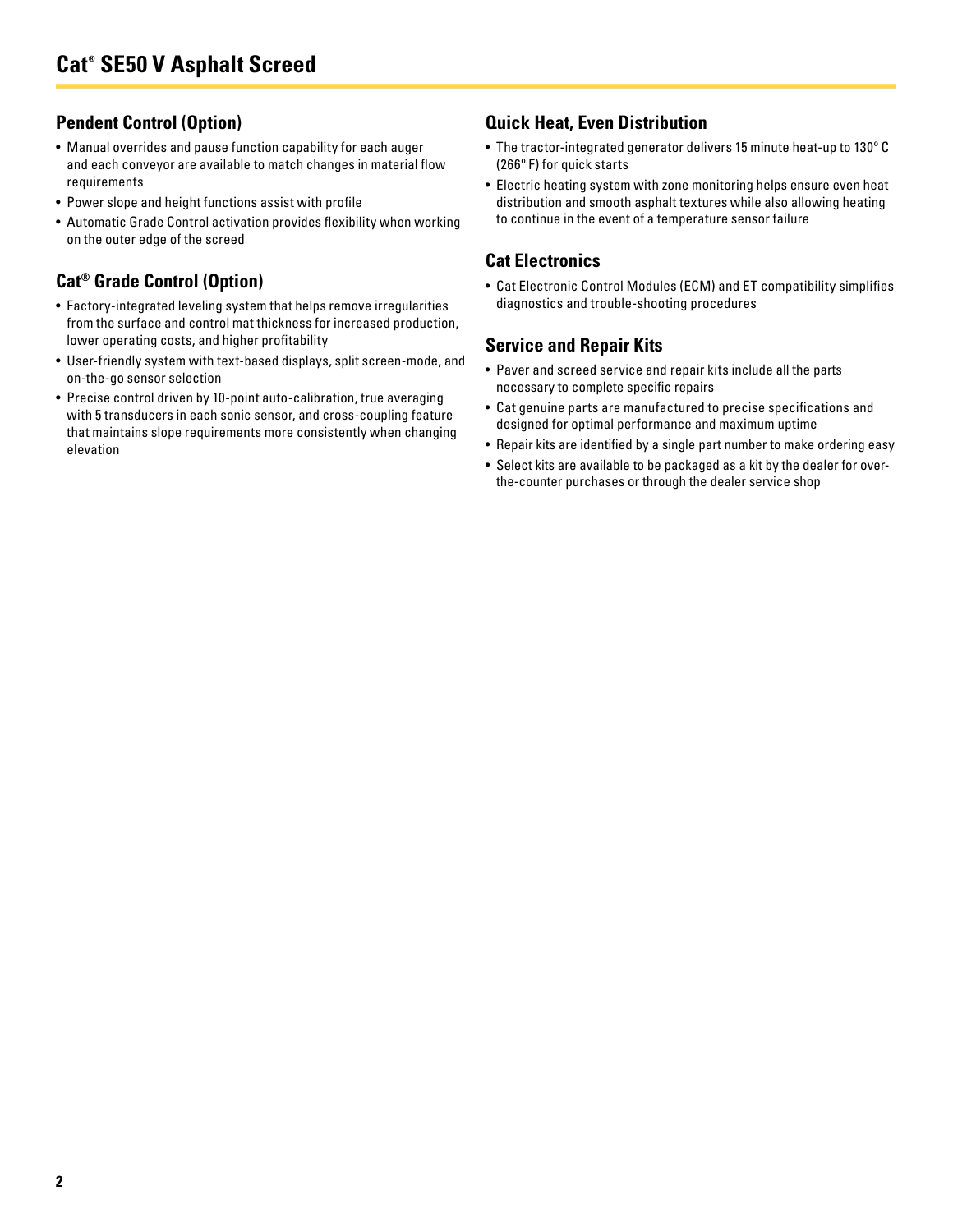# **Standard and Optional Equipment**

Standard and optional equipment may vary. Consult your Cat dealer for details.

|                                | <b>Standard</b> | <b>Optional</b> |
|--------------------------------|-----------------|-----------------|
| <b>OPERATING ENVIRONMENT</b>   |                 |                 |
| <b>Pave Start Assistant</b>    |                 | ✓               |
| Pendent control                |                 |                 |
| Umbrella                       |                 |                 |
|                                |                 |                 |
| <b>POWER CONTROLS</b>          |                 |                 |
| Crown                          | ✓               |                 |
| Extender slope                 | ✓               |                 |
| Extender height                |                 |                 |
|                                |                 |                 |
| <b>TECHNOLOGY</b>              |                 |                 |
| Cat <sup>®</sup> Grade Control |                 | $\checkmark$    |
|                                |                 |                 |
| <b>SERVICE AND MAINTENANCE</b> |                 |                 |
| Service repair kits            | ✓               |                 |
|                                |                 |                 |
| <b>SAFETY</b>                  |                 |                 |
| $Horn - warning$               | ✓               |                 |
| Lights-roading                 |                 |                 |

|                              | <b>Standard</b> | <b>Optional</b> |
|------------------------------|-----------------|-----------------|
| <b>MATERIAL DELIVERY</b>     |                 |                 |
| Cut-off shoe                 |                 |                 |
| End gate – manual            |                 |                 |
| End gate $-$ power           |                 |                 |
| Heated end gate              |                 |                 |
| Extension $-250$ mm (9.8")   |                 |                 |
| Extension - 750 mm (29.5")   |                 |                 |
| Safety edge shoe             |                 |                 |
| Straight shoe                |                 |                 |
| Thickness screws - clockwise |                 |                 |
| Wide shoe                    |                 |                 |